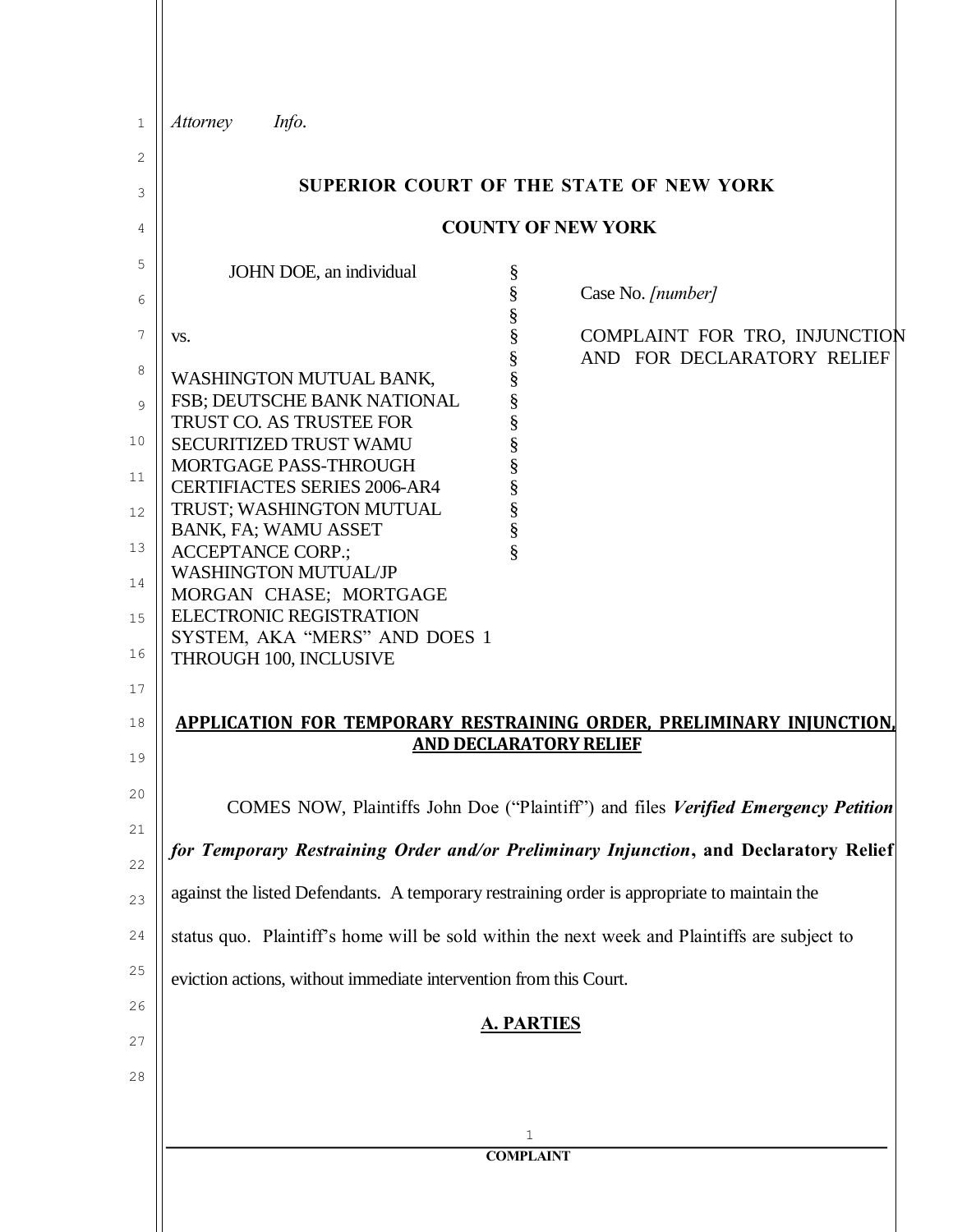Plaintiff is now, and at all times relevant to this action, a resident of the County of NEW YORK, State of NEW YORK.

1

2

3

4

5

6

7

8

9

10

11

12

13

14

15

16

17

18

19

20

21

22

23

At all times relevant to this action, Plaintiff has owned the Property located at 1010 Wall Street New York, NY 10005 (the "Property").

Defendant, Washington Mutual Bank, FA is a National Banking Association, doing business in the County of NEW YORK, State of NEW YORK. Plaintiff is further informed and believes, and thereon alleges, that Washington Mutual is the Originator of the loan.

Defendant, Deutsche Bank National Trust Company (hereafter "Deutsche Bank"), as Trustee for securitized trust WAMU Mortgage Pass-Through Certificates Series 2006-AR4 Trust (hereafter "WAMU 2006-AR4 Trust"). Plaintiff is informed and believe, and thereon allege that, Defendant Deutsche Bank, is a national banking association, doing business in the County of NEW YORK, State of NEW YORK and is the purported Master Servicer for Securitized Trust and/or a purported participant in the imperfect securitization of the Note and/or the Deed of Trust as more particularly described in this Complaint.

Defendant, Washington Mutual Bank, FA. Plaintiff is informed and believe, and thereon allege that, Defendant Washington Mutual Bank, FA, is a corporation, doing business in the County of NEW YORK, State of NEW YORK and is the purported Sponsor for Securitized Trust and/or a purported participant in the imperfect securitization of the Note and/or the Deed of Trust as more particularly described in this Complaint.

 $24$ 25 26 27 28 Defendant, Wamu Asset Acceptance Corp.. Plaintiff is informed and believe, and thereon allege that, Defendant Wamu Asset Acceptance Corp., is a corporation, doing busines in the County of NEW YORK, State of NEW YORK and is the purported Sponsor for Securitized

> $\mathcal{L}$ **COMPLAINT**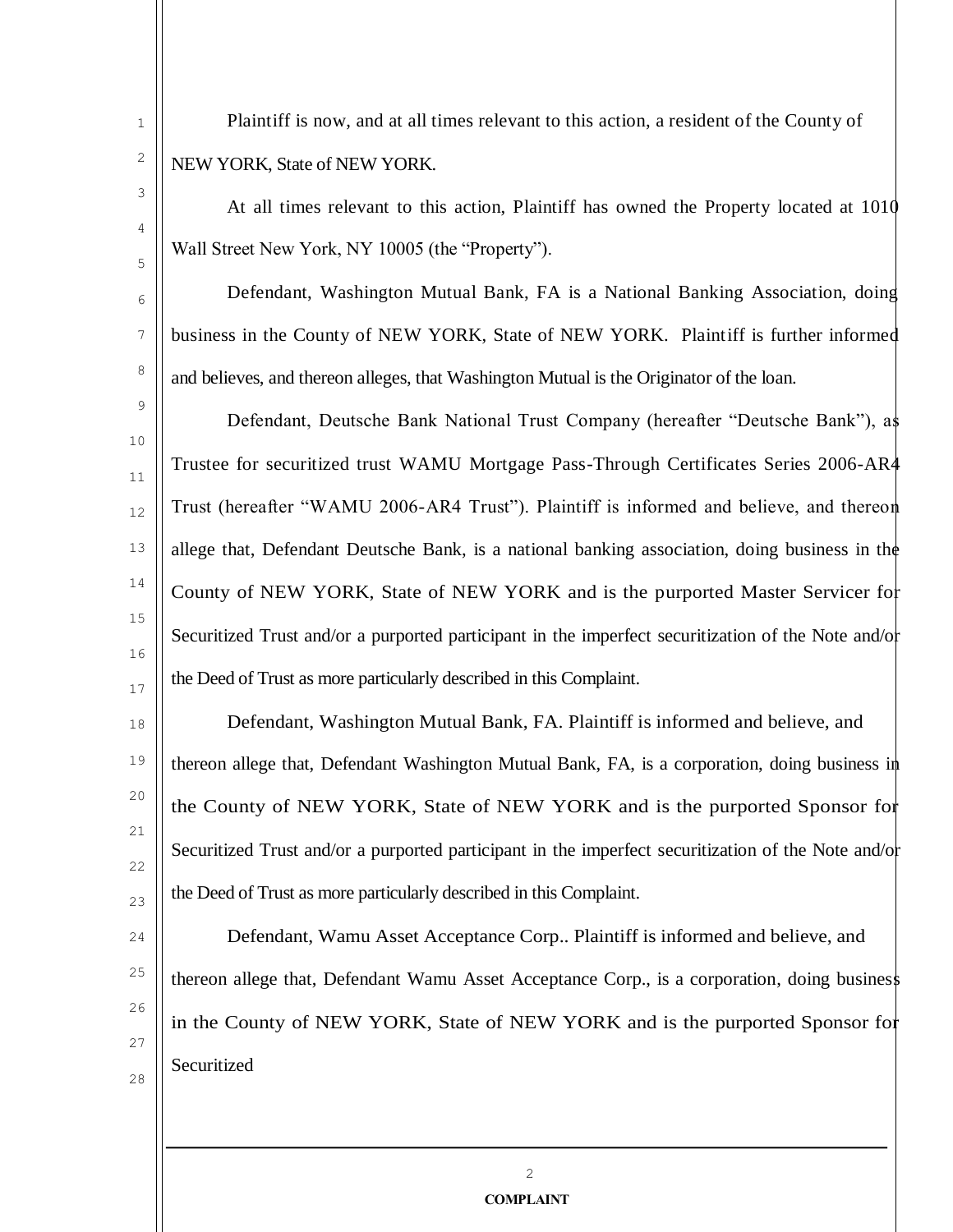Trust and/or a purported participant in the imperfect securitization of the Note and/or the Deed of Trust as more particularly described in this Complaint.

Defendant, Washington Mutual/JP Morgan Chase. Plaintiff is informed and believe, and thereon allege that, Defendant Washington Mutual/JP Morgan Chase, is a corporation, doing business in the County of NEW YORK, State of NEW YORK and is the purported Master Servicer for Securitized Trust and/or a purported participant in the imperfect securitization of the Note and/or the Deed of Trust as more particularly described in this Complaint.

10 11 12 13 14 15 16 17 18 19 Defendant, MORTGAGE ELECTRONIC REGISTRATION SYSTEMS, INC., aka MERS ("MERS"), Plaintiff is informed and believe, and thereon allege, that MERS is a corporation duly organized and existing under the laws of BROWARD, whose last known address is 1818 Library Street, Suite 300, Reston, Virginia 20190; website: [http://www.mersinc.org.](http://www.mersinc.org/) MERS is doing business in the County of BROWARD, State of NEW YORK. Plaintiff is further informed and believe, and thereon allege, that Defendant MERS is the purported Beneficiary under the Deed of Trust and/or is a purported participant in the imperfect securitization of the Note and/or the Deed of Trust, as more particularly described in this Complaint.

Plaintiff does not know the true names, capacities, or basis for liability of Defendants sued herein as Does 1 through 100, inclusive, as each fictitiously named Defendant is in some manner liable to Plaintiff, or claims some right, title, or interest in the Property. Plaintiff will amend this Complaint to allege their true names and capacities when ascertained. Plaintiff is informed and believe, and therefore allege, that at all relevant times mentioned in this Complaint, each of the fictitiously named Defendants are responsible in some manner for the

28

20

21

22

23

 $24$ 

25

26

27

1

2

3

4

5

6

7

8

9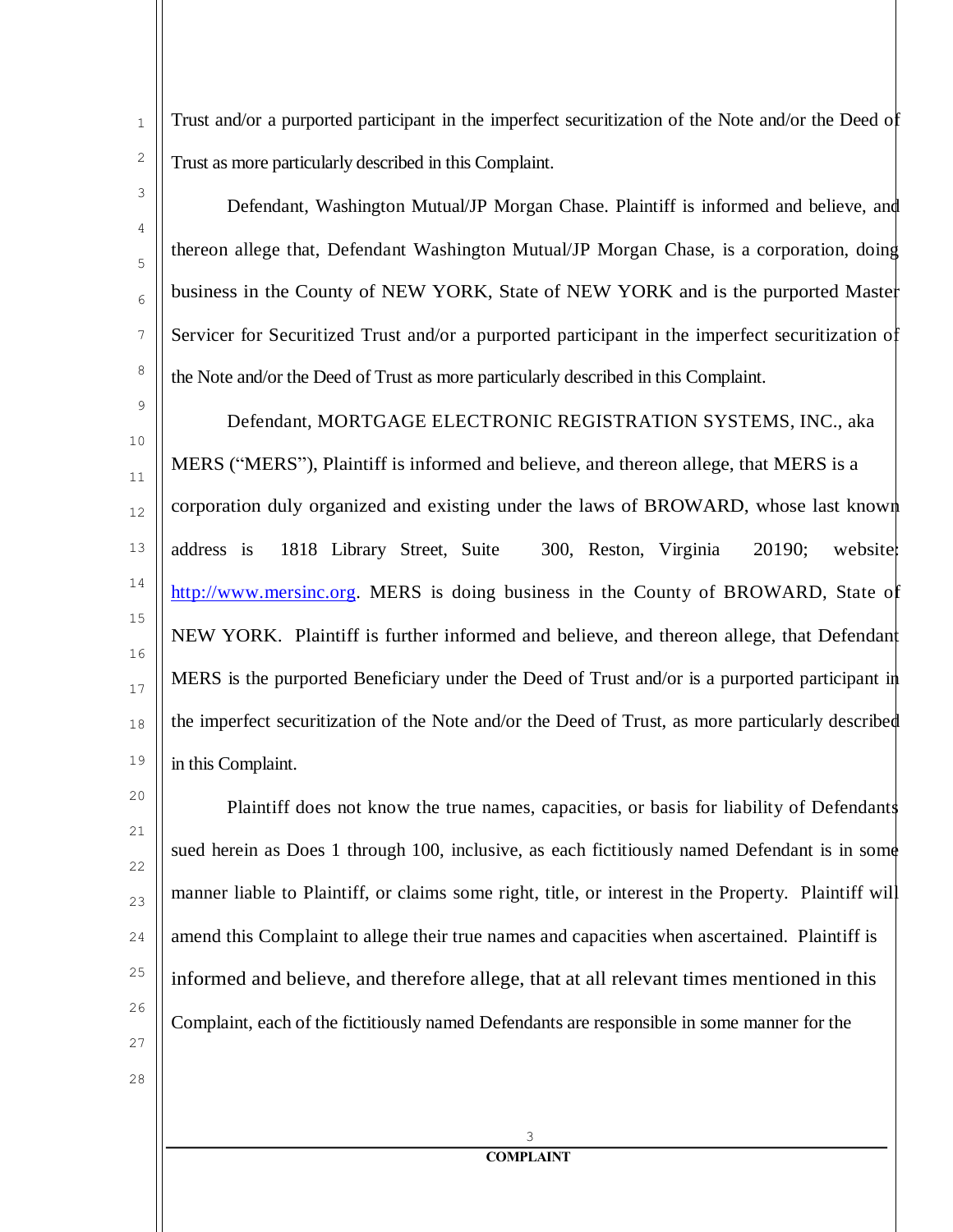| injuries and damages to Plaintiff so alleged and that such injuries and damages were              |                  |
|---------------------------------------------------------------------------------------------------|------------------|
| proximately caused by such Defendants, and each of them.                                          |                  |
| Plaintiff is informed and believe, and thereon allege, that at all times herein mentioned,        |                  |
| each of the Defendants were the agents, employees, servants and/or the joint-venturers of the     |                  |
| remaining Defendants, and each of them, and in doing the things alleged herein below, were        |                  |
| acting within the course and scope of such agency, employment and/or joint venture.               |                  |
| <b>B. INTRODUCTION</b>                                                                            |                  |
| On March 1, 2006, plaintiff executed and delivered to defendant Washington Mutual a               |                  |
| promissory note payable to Originator in the amount of \$520,000.                                 |                  |
| On March 1, 2006, as security to defendant Washington Mutual for payment of the note              |                  |
| plaintiff executed a deed of trust/mortgage conveying to MERS as trustee for the Originator as    |                  |
| beneficiary/mortgagee, that real property located at 1010 Wall Street New York, NY 10005          |                  |
| which<br>is<br>specifically<br>described<br>more<br><b>as</b>                                     |                  |
|                                                                                                   |                  |
| legal description of real property]. The deed of trust/mortgage was recorded as document          |                  |
| number 15585 in the official records of NEW YORK County, NEW YORK. This deed of                   |                  |
| trust/mortgage is referred to in this complaint as "the deed of trust/mortgage," and the property |                  |
| described in the deed of trust/mortgage is referred to as "the property." A copy of the deed of   |                  |
| trust/mortgage is attached, marked Exhibit ______, and incorporated by reference.                 |                  |
| Defendant Washington Mutual did NOT cause to be recorded a notice of default in the               |                  |
| official records of NEW YORK County, NEW YORK, alleging that a breach of the obligation           |                  |
| secured by                                                                                        |                  |
|                                                                                                   |                  |
|                                                                                                   |                  |
|                                                                                                   |                  |
| 4                                                                                                 |                  |
|                                                                                                   | <b>COMPLAINT</b> |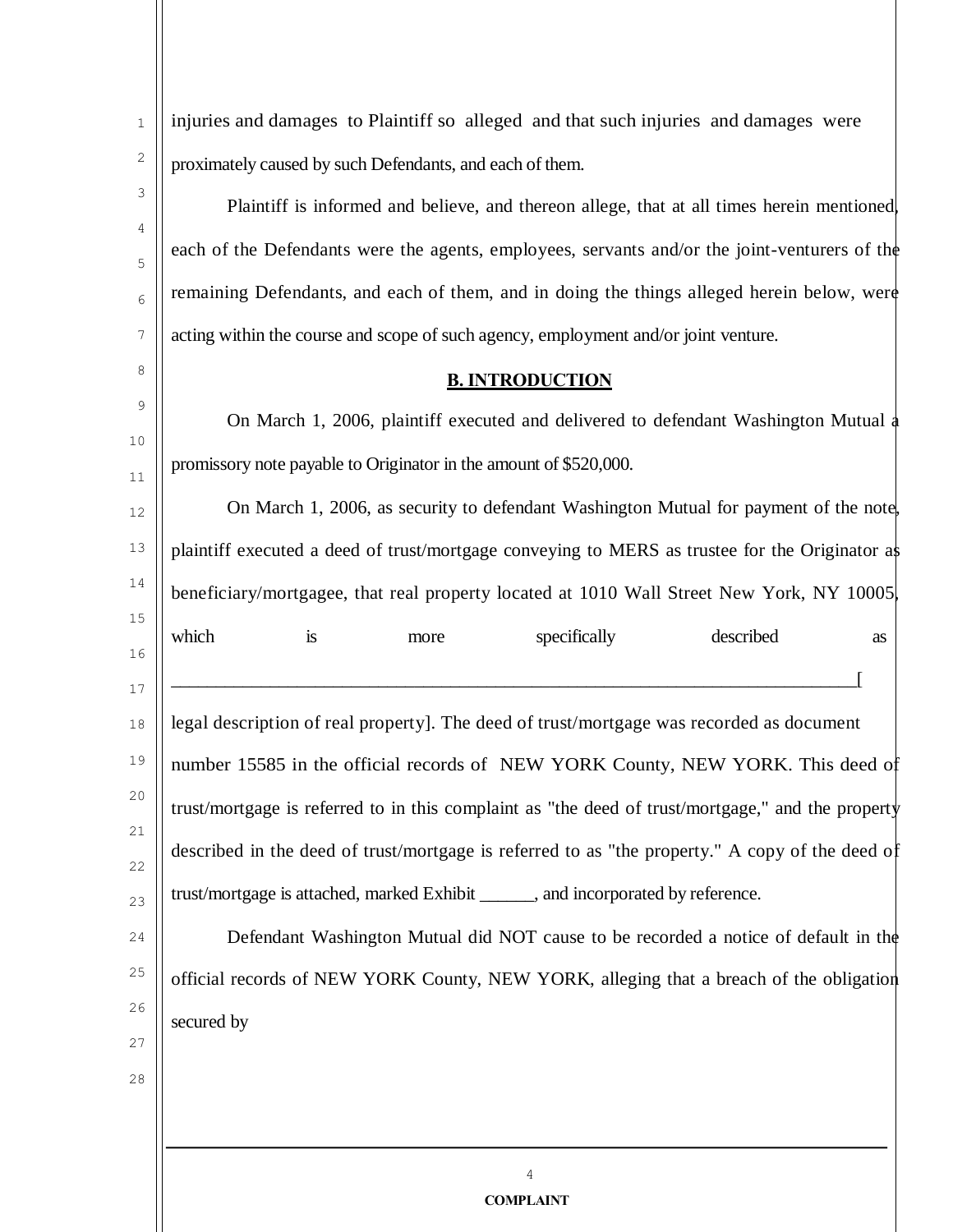1 the deed of trust/mortgage has occurred as required by law.<sup>1</sup>

Defendants, and each of them, intend to sell the property, having given notice that sale of the property. Unless restrained, defendants, and each of them, will thus sell the property or cause the property to be sold. This sale would be to plaintiff's great and irreparable injury, for which pecuniary compensation would not afford adequate relief, in that plaintiff, having no right to redeem the property from the sale, will forfeit the property if the sale takes place as scheduled.

## **C. FACTUAL ALLEGATIONS**

11 12 13 14 15 16 17 18 19 20 21 22 23  $24$ 25 26 For years, mortgage brokers and lenders have been selling loan products that they knew or should have known would never be able to be repaid by the borrower and would prevent borrowers from ever actually owning the home. Instead, borrowers were offered interest-only, negative amortization, and/or other subprime loan products that amounted to no more than a short term lease until the payments became so unaffordable that the borrowers are now faced with either bankruptcy or foreclosure. The housing bubble of the past decade was created by predatory lending practices, such as charging excessive fees, incorporating payment penalties, negative amortization payments, or other abusive terms in the agreements, providing kickbacks to brokers, flipping loans, using balloon payments to conceal the true burden of the financing, requiring unnecessary insurance and other products, including mandatory arbitration clauses, steering borrowers to subprime loans when they qualify for conventional loans, and using bait and switch tactics. All were rampant within the industry without oversight or good judgment and found to be inconsistent with important national objectives, including the goals

27

28

2

3

4

5

6

7

8

9

10

<sup>1</sup> See *Bliss v. NEW YORK Co-op. Producers*, 30 Cal. 2d 240, 244-246, 181 P.2d 369, 170 A.L.R. 1009 (1947).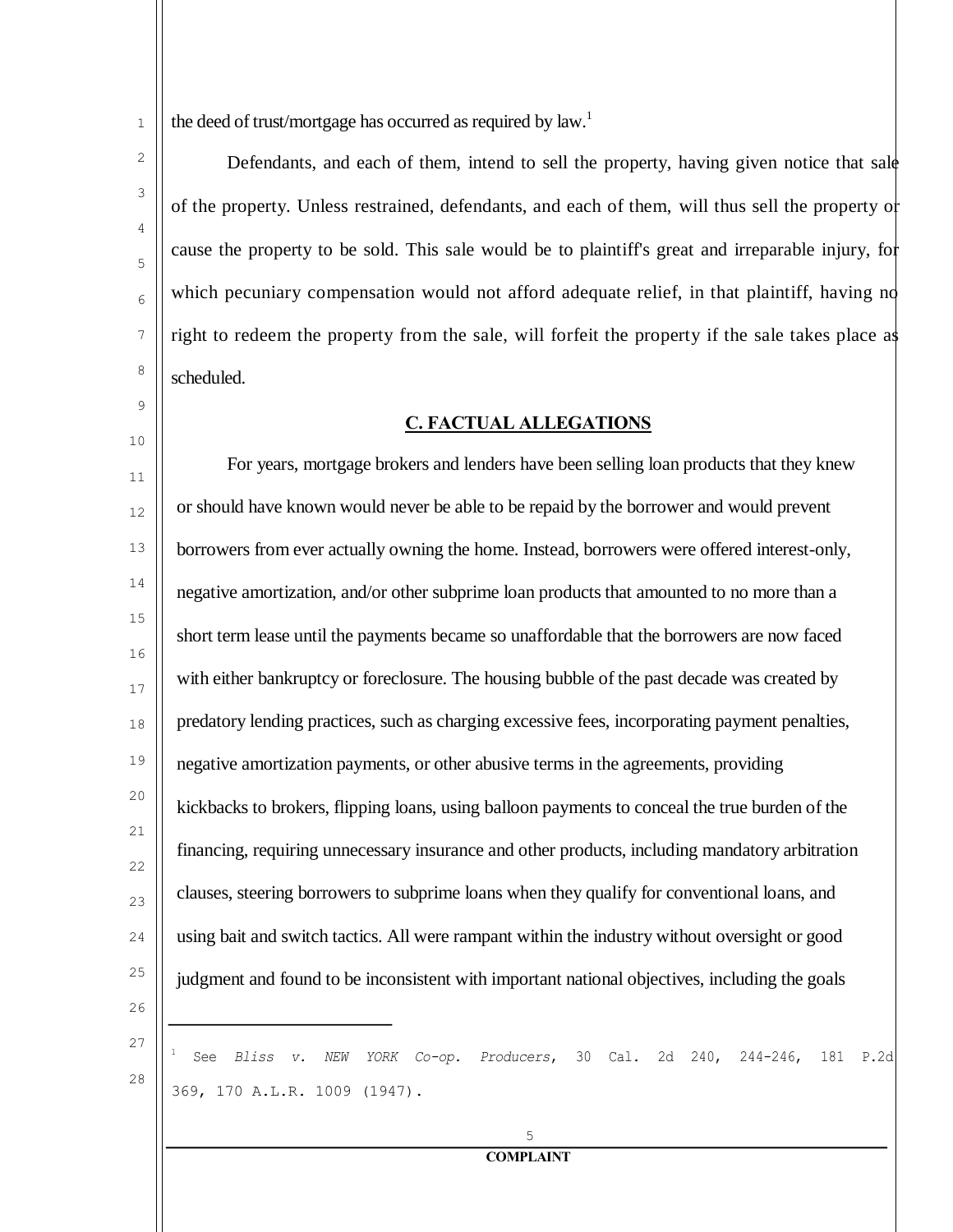of fair access to credit, community development, and stable homeownership by the broadest spectrum of America. Rather than offering a loan product that was viable and long-term for the borrower and lender, brokers and lenders greedily sold whatever they could get away with, arguably the primary catalyst for what is now this country's worst economic crisis since the Great Depression.

The loan product sold to Plaintiff in this case was exactly the kind of loan that has contributed to our national problem. The Defendants were aware of this trend, and possessed the foresight to advise Plaintiff of this risk. They intentionally concealed the negative implications of the loan they were offering, and as a result, Plaintiff face the potential of losing their home to the very entity and entities who placed them in this position.

On or about March 1, 2006 (hereinafter referred to as "Closing Date") Plaintiff entered into a consumer credit transaction with Washington Mutual Bank, FA (hereafter "Washington Mutual") by obtaining a \$520,000 mortgage loan secured by Plaintiff's principal residence, 1010 Wall Street New York, NY 10005. This note was secured by a Deed on the Property in favor of Washington Mutual.

20 21 22 23  $24$ 25 26 27 28 The terms of the finance transaction with Washington Mutual are not clear or conspicuous, nor consistent, and are illegal which violates several statutes and is in essence creates an illegal loan. Further, this loan was underwritten without proper due diligence by Washington Mutual as evidenced by their failure to verify borrower's income utilizing signed IRS Income Tax Disclosure Form 4506T which would have provided past borrower tax returns. Washington Mutual also used a "GDW Cost of Savings" as the Index for the basis of this loan, because the Lender controls this Index and it is directly based upon the average rate of interest Washington Mutual parent company.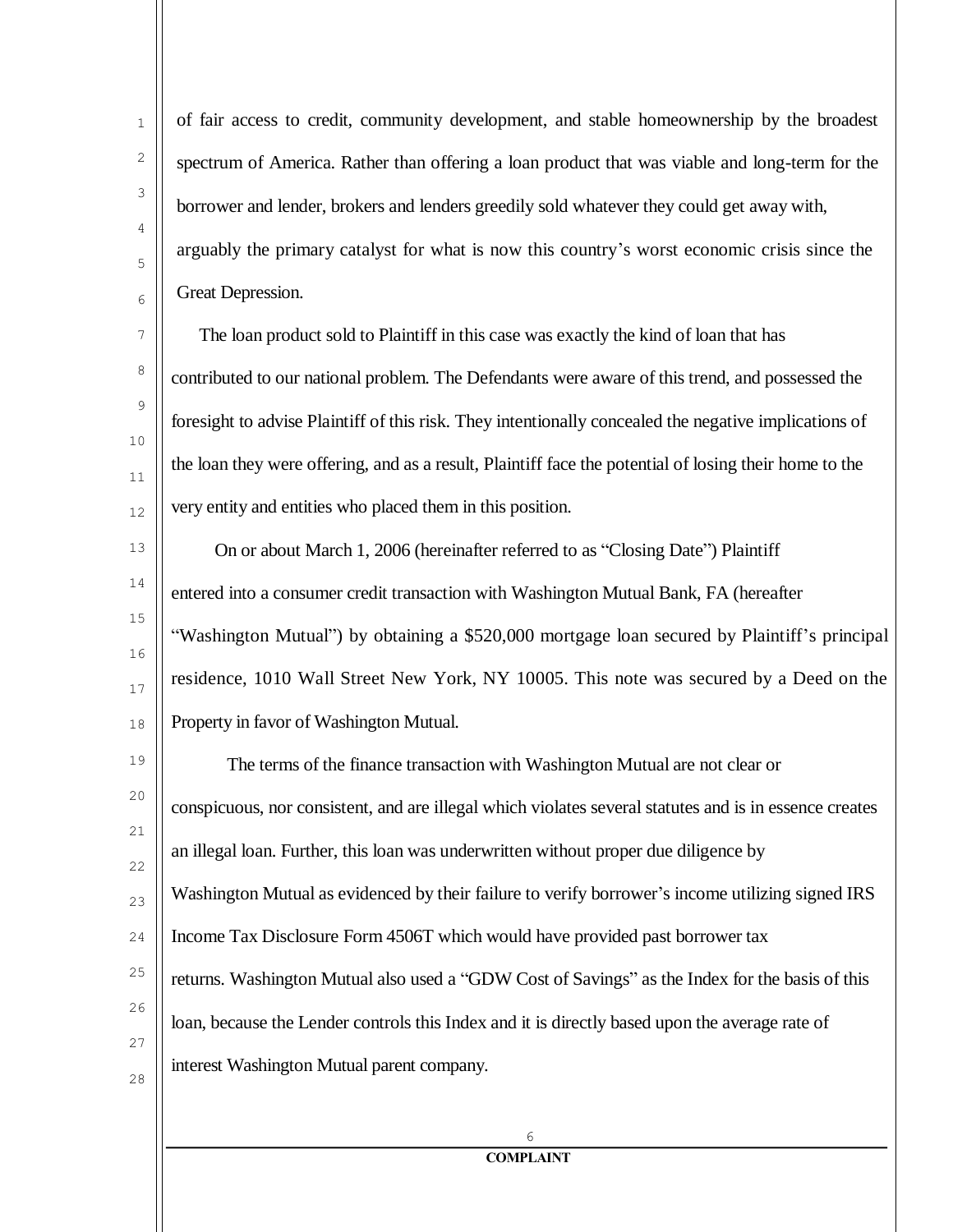| $\mathbf{1}$ | In addition, and unbeknownst to Plaintiffs', Washington Mutual illegally, deceptively                |  |
|--------------|------------------------------------------------------------------------------------------------------|--|
| 2            | and/or otherwise unjustly, qualified Plaintiff for a loan which Washington Mutual knew or            |  |
| 3            | should have known that Plaintiff could not qualify for or afford by, for example, the                |  |
| 4<br>5       | underwriter has approved this loan based upon credit scores and the borrower's Stated Income         |  |
| 6            | only. Had Washington Mutual used a more accurate and appropriate factor, such as Tax Forms           |  |
| 7            | and a more determinative level of scrutiny of determining comply with the requirement to             |  |
| 8            | provide Plaintiff with a Mortgage Loan Origination Agreement the debt to income ratio,               |  |
| 9            | Plaintiff would not have qualified for the loan in the first place. Consequently, Washington         |  |
| $10\,$<br>11 | Mutual sold Plaintiff a loan product that it knew or should have known would never be able to        |  |
| 12           | be fully paid back by Plaintiff. Washington Mutual ignored long-standing economic principals of      |  |
| 13           | underwriting and instead, knowingly, liberally, greedily and without any regard for                  |  |
| $1\,4$       | Plaintiff's rights sold Plaintiff a deceptive loan product.                                          |  |
| $15\,$       | From 1998 until the financial crash of 2008-2009, over 60 million home loans where sold              |  |
| 16<br>$17\,$ | by originating lender banks to investment banks to be securitized in a complex series of billions of |  |
| $1\,8$       | transactions. The Plaintiff's home loan was one of the 60 million notes that were                    |  |
| 19           | securitized.                                                                                         |  |
| 20           | Securitization is the process whereby mortgage loans are turned into securities, or bonds,           |  |
| $21\,$<br>22 | and sold to investors by Wall Street and other firms. The purpose is to provide a large supply of    |  |
| 23           | money to lenders for originating loans, and to provide investments to bond holders which were        |  |
| 24           | expected to be relatively safe. The procedure for selling of the loans was to create a               |  |
| 25           | situation whereby certain tax laws known as the Real Estate Mortgage Investment Conduit              |  |
| 26           | (hereinafter "REMIC") Act were observed, and whereby the Issuing Entities and the Lenders            |  |
| 27<br>$2\,8$ | would be protected from either entity going into bankruptcy. In order to achieve the desired         |  |
|              |                                                                                                      |  |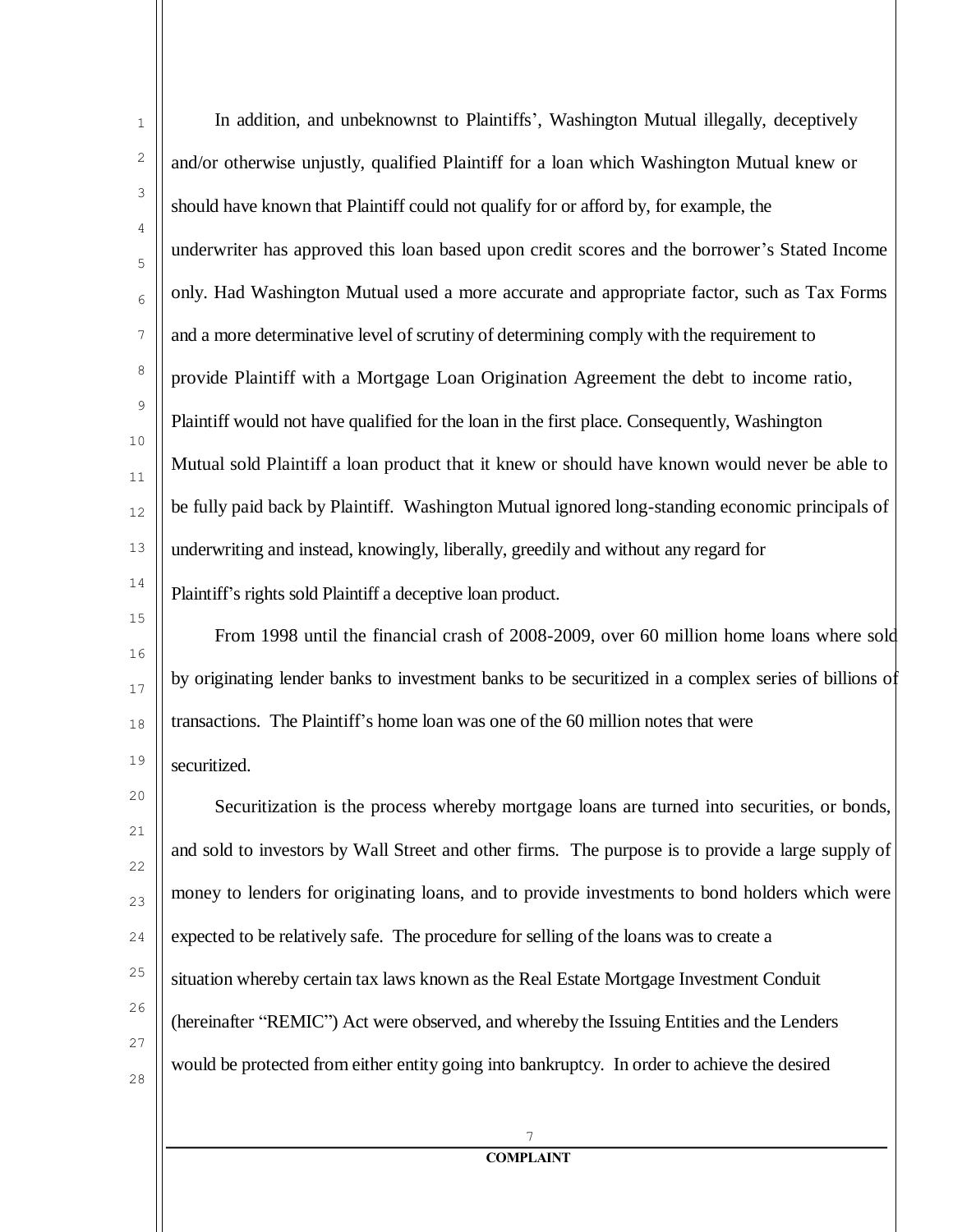"bankruptcy remoteness," numerous "True Sales" of the loans had to occur, in which loans were sold and transferred to the different parties to the securitization.

1

2

3

4

5

6

7

8

9

10

11

12

13

iginator/Lender

• Washington<br>Mutual Bank, FA

nsor/Seller

• Washington<br>Mutual Bank, FA

14

15

16

How a particular mortgage loan ended up being transferred to a REMIC TRUST in the securitization process is governed by a contract known as a Pooling and Servicing Agreement ("PSA"). The PSA is a Trust Agreement required to be filed under penalty of perjury with the United States Securities and Exchange Commission ("SEC") and which, along with another document, the Mortgage Loan Purchase Agreement ("MLPA"), is the operative securitization document created by the finance and securitization industry to memorialize securitization transactions. Plaintiff's PSA required at minimum this chain of title:

epositor

• WAMU Asset<br>Acceptance Corp.

ing Entity

WAMU Pass-

 $2006 - \AA R4$ 

Through Trust

**EMICTrustee** 

Deutsche Bank

Nat. Trust Co.

17 18 19 20 21 22 23  $24$  $25$ 26 27 28 A "True Sale" of the loan would be a circumstance whereby one party owned the Note and then sold it to another party. An offer would be made, accepted and compensation given to the "seller" in return for the Note. The Notes would be transferred, and the Deeds of Trust assigned to the buyers of the Note, with an Assignment made every step of the way, and, furthermore, each Note would be endorsed to the next party by the previous assignee of record. In order for the Trustee of the Securitized REMIC Trust to have a valid and enforceable secured claim against Plaintiff's Home, the Trustee must prove and certify to all parties that, among other things required under the PSA: a. There was a complete and unbroken chain of indorsements and transfers of the Note from and to each party to the securitization transaction (which should be from the (A) Mortgage Originator to the (B) Sponsor to the (C) Depositor to the 8 **COMPLAINT**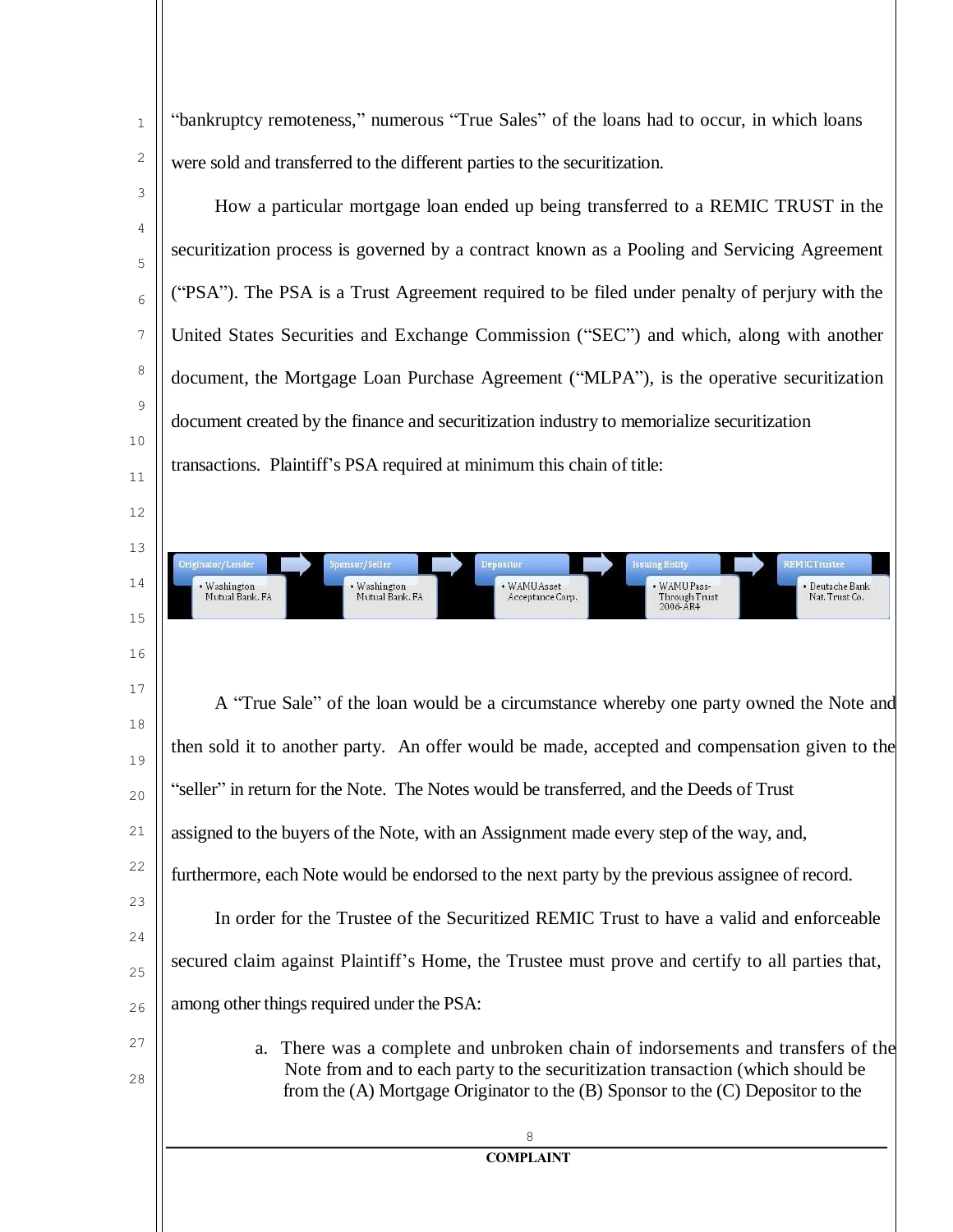| 1                          | (D) Trust/Trustee, and that all of these indorsements and transfers were<br>completed prior to the Trust closing dates (see discussion below); and                                                                                                                                                                                                                                                                                                                                                                                                                                                   |
|----------------------------|------------------------------------------------------------------------------------------------------------------------------------------------------------------------------------------------------------------------------------------------------------------------------------------------------------------------------------------------------------------------------------------------------------------------------------------------------------------------------------------------------------------------------------------------------------------------------------------------------|
| 2<br>3<br>4<br>5<br>6<br>7 | b. The Trustee of the Securitized Trust had actual physical possession of the Note<br>at that point in time, when all indorsements and assignments had been<br>completed. Absent such proof, Plaintiff alleges that the Trust cannot<br>demonstrate that it had perfected its security interest in Plaintiff's Home that is<br>the subject of this action. Therefore, if the Defendants, and each of them, did<br>not hold and possess the Note on or before the closing date of the Trust herein,<br>they are estopped and precluded from asserting any secured or unsecured claim<br>in this case. |
| 8                          | Plaintiff is informed and believes, and thereon alleges, that pursuant to the terms of the                                                                                                                                                                                                                                                                                                                                                                                                                                                                                                           |
| 9                          | PSA, the Mortgage Originator (i.e., the original lender herein) agreed to transfer and endorse to                                                                                                                                                                                                                                                                                                                                                                                                                                                                                                    |
| 10<br>11                   | the Trustee for the Securitized Trust, without recourse, including all intervening transfers and                                                                                                                                                                                                                                                                                                                                                                                                                                                                                                     |
| 12                         | assignments, all of its right, title and interest in and to the mortgage loan (Note) of Plaintiff's                                                                                                                                                                                                                                                                                                                                                                                                                                                                                                  |
| 13                         | herein and all other mortgage loans identified in the PSA.                                                                                                                                                                                                                                                                                                                                                                                                                                                                                                                                           |
| 14                         | Based upon the foregoing, Plaintiff is further informed and believe, and thereon allege,                                                                                                                                                                                                                                                                                                                                                                                                                                                                                                             |
| 15                         | that the following deficiencies exist, in the "True Sale" and securitization process as to this                                                                                                                                                                                                                                                                                                                                                                                                                                                                                                      |
| 16<br>17                   | Deed of Trust which renders invalid any security interest in the Plaintiff's mortgage, including,                                                                                                                                                                                                                                                                                                                                                                                                                                                                                                    |
| 18                         | but not limited to:                                                                                                                                                                                                                                                                                                                                                                                                                                                                                                                                                                                  |
| 19<br>20                   | a. The splitting or separation of title, ownership and interest in Plaintiff's Note and<br>Deed of Trust of which the original lender is the holder, owner and beneficiary<br>of Plaintiff's Deed of Trust;                                                                                                                                                                                                                                                                                                                                                                                          |
| 21<br>22<br>23             | b. When the loan was sold to each intervening entity, there were no Assignments<br>of the Deed of Trust to or from any intervening entity at the time of the sale.<br>Therefore, "True Sales" could not and did not occur;                                                                                                                                                                                                                                                                                                                                                                           |
| 24<br>25                   | c. The failure to assign and transfer the beneficial interest in Plaintiff's Deed of<br>Trust to Deutsche Bank, in accordance with the PSA of the Defendants, as<br><b>Securitization Participants;</b>                                                                                                                                                                                                                                                                                                                                                                                              |
| 26<br>27<br>28             | d. The failure to endorse, assign and transfer Plaintiff's Note and/or mortgage to<br>Defendant Deutsche Bank, as Trustee for WAMU 2006-AR4 Trust, in<br>accordance with the PSA;                                                                                                                                                                                                                                                                                                                                                                                                                    |
|                            | 9                                                                                                                                                                                                                                                                                                                                                                                                                                                                                                                                                                                                    |
|                            | <b>COMPLAINT</b>                                                                                                                                                                                                                                                                                                                                                                                                                                                                                                                                                                                     |
|                            |                                                                                                                                                                                                                                                                                                                                                                                                                                                                                                                                                                                                      |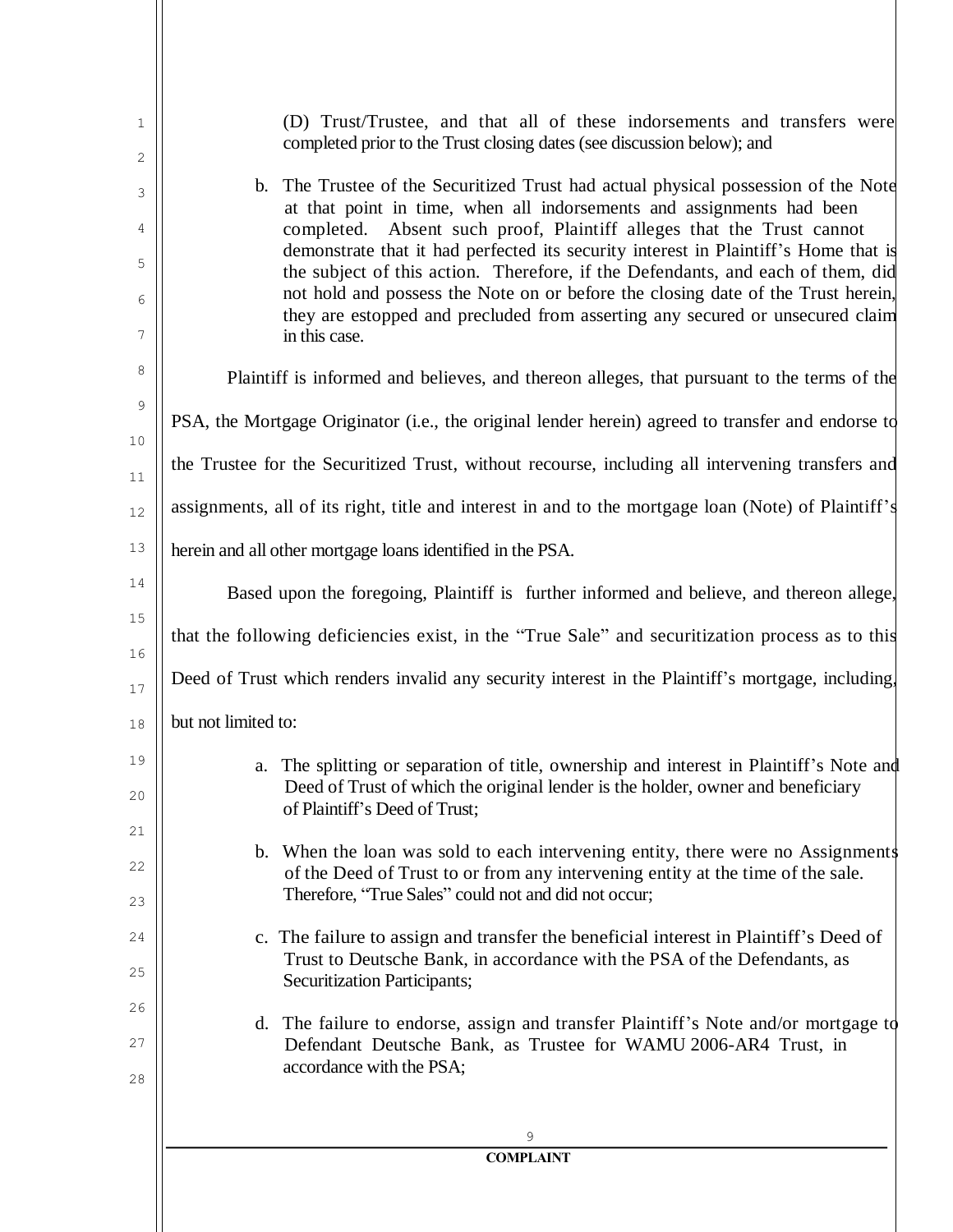| 1<br>2<br>3 | e. No Assignments of Beneficiary or Indorsements of the Note to each of the<br>intervening entities in the transaction ever occurred under NEW YORK law, which<br>is conclusive proof that no true sales occurred as required under the PSA filed with<br>the SEC; and |
|-------------|------------------------------------------------------------------------------------------------------------------------------------------------------------------------------------------------------------------------------------------------------------------------|
| 4           | Defendants, and each of them, violated the pertinent terms of the PSA.<br>f.                                                                                                                                                                                           |
| 5           | <b>D. THE STANDARD FOR INJUNCTIVE RELIEF IS SATISFIED</b>                                                                                                                                                                                                              |
| 6           | 1. FORECLOSURE TRO'S:                                                                                                                                                                                                                                                  |
| 7<br>8      | Injunctive or declaratory relief may be available to prevent an improper private sale of                                                                                                                                                                               |
| 9           | encumbered property on such grounds as that there is no actual default justifying the sale                                                                                                                                                                             |
| $10$        | (Bisno v. Sax (1959, 2nd Dist) 175 Cal App 2d 714, 346 P2d 814), that the secured transaction is                                                                                                                                                                       |
| 11          | itself invalid (Daniels v. Williams (1954) 125 Cal App 2d 310, 270 P2d 556), or that                                                                                                                                                                                   |
| 12          | inadequate notice of default was given. (Lupertino v. Carbahal (1973, 3rd Dist) 35 Cal App 3d                                                                                                                                                                          |
| 13<br>14    | 742, 111 Cal Rptr 112) This relief may also be available to resolve a dispute as to the amount of                                                                                                                                                                      |
| 15          | the default. (More v. Calkins (1890) 85 Cal 177, 24 P 729).                                                                                                                                                                                                            |
| 16          | 2. PRELIMINARY INJUNCTION:                                                                                                                                                                                                                                             |
| 17          | In deciding whether to issue a preliminary injunction, the trial court considers two                                                                                                                                                                                   |
| 18<br>19    | related factors: (1) the likelihood the plaintiff will prevail on the merits of its case at trial, and                                                                                                                                                                 |
| 20          | (2) the interim harm the plaintiff is likely to sustain if the injunction is denied, as compared to                                                                                                                                                                    |
| 21          | the harm the defendant is likely to suffer if the court grants a preliminary injunction. Buckland                                                                                                                                                                      |
| 22          | v. Threshold Enterprises, Ltd., 155 Cal. App. 4th 798, 66 Cal. Rptr. 3d 543 (2d Dist. 2007), as                                                                                                                                                                        |
| 23          | modified, (Oct. 22, 2007).                                                                                                                                                                                                                                             |
| 24<br>25    | 3. TEMPORARY RESTRAINING ORDER:                                                                                                                                                                                                                                        |
| 26          | Trial courts should evaluate two interrelated factors when deciding whether to issue a                                                                                                                                                                                 |
| 27          | restraining order: the first is the likelihood that the plaintiff will prevail on the merits at trial,                                                                                                                                                                 |
| 28          | and the second is the interim harm that the plaintiff is likely to sustain if the restraining order is                                                                                                                                                                 |
|             | 10                                                                                                                                                                                                                                                                     |
|             | <b>COMPLAINT</b>                                                                                                                                                                                                                                                       |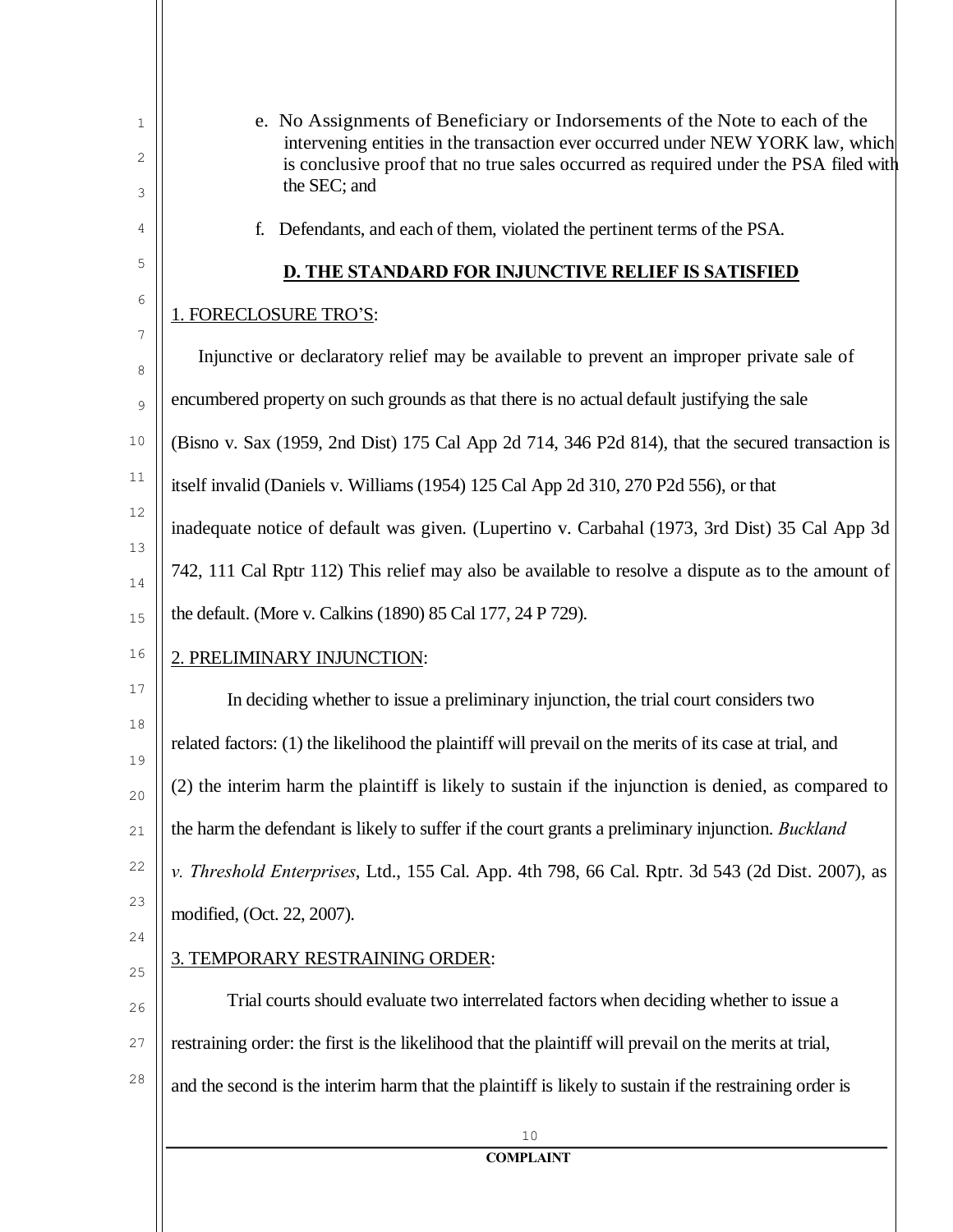1 2 3 denied, as compared to the harm that the defendant is likely to suffer if the order is issued. *Church of Christ in Hollywood v. Superior Court*, 99 Cal. App. 4th 1244, 121 Cal. Rptr. 2d 810 (2d Dist. 2002).

4

5

6

7

8

9

10

11

27

28

## **E. PLAINTIFFS ARE LIKELY TO PREVAIL ON THE MERITS AT TRIAL.**

The foreclosure sale and/or any further transfer of ownership or encumbrance must be enjoined because the evidence elicited demonstrates that Plaintiff will succeed on the merits at trial. Plaintiff has successfully alleged nine causes of action against Defendants in this case, including violations of TILA and RESPA; Fraud; Unfair and Deceptive Business Practice; Unconscionability; and Quiet Title.

12 13 14 15 16 17 18 19 An actual controversy has arisen and now exists between plaintiff and defendants regarding their respective rights and duties. Plaintiff contends that his note and deed of trust where not transferred and/or assigned pursuant to Plaintiff's loan's PSA and/or NEW YORK Law, that defendants violated Federal TILA and RESPA laws, as well as committed fraud in the indictment and concealment at the initiation of the loan. A judicial declaration is necessary and appropriate at this time under all the circumstances so that plaintiff may determine his or her rights and duties under the note and *deed of trust*, specifically,

20 21 22 23  $24$ 25 26 At the very basis of Plaintiff's Complaint, based upon the facts outlined herein and above, Plaintiff has alleged and can demonstrate at trial that Defendants breached their PSA contract and through misrepresentation are about to foreclose on Plaintiff's real property, and that because of the securitization process Defendants and their predecessors in interest failed to properly assign Plaintiff's Mortgage note and Deed of Trust according to state law and the PSA governing the original loan.

## **PRAYER**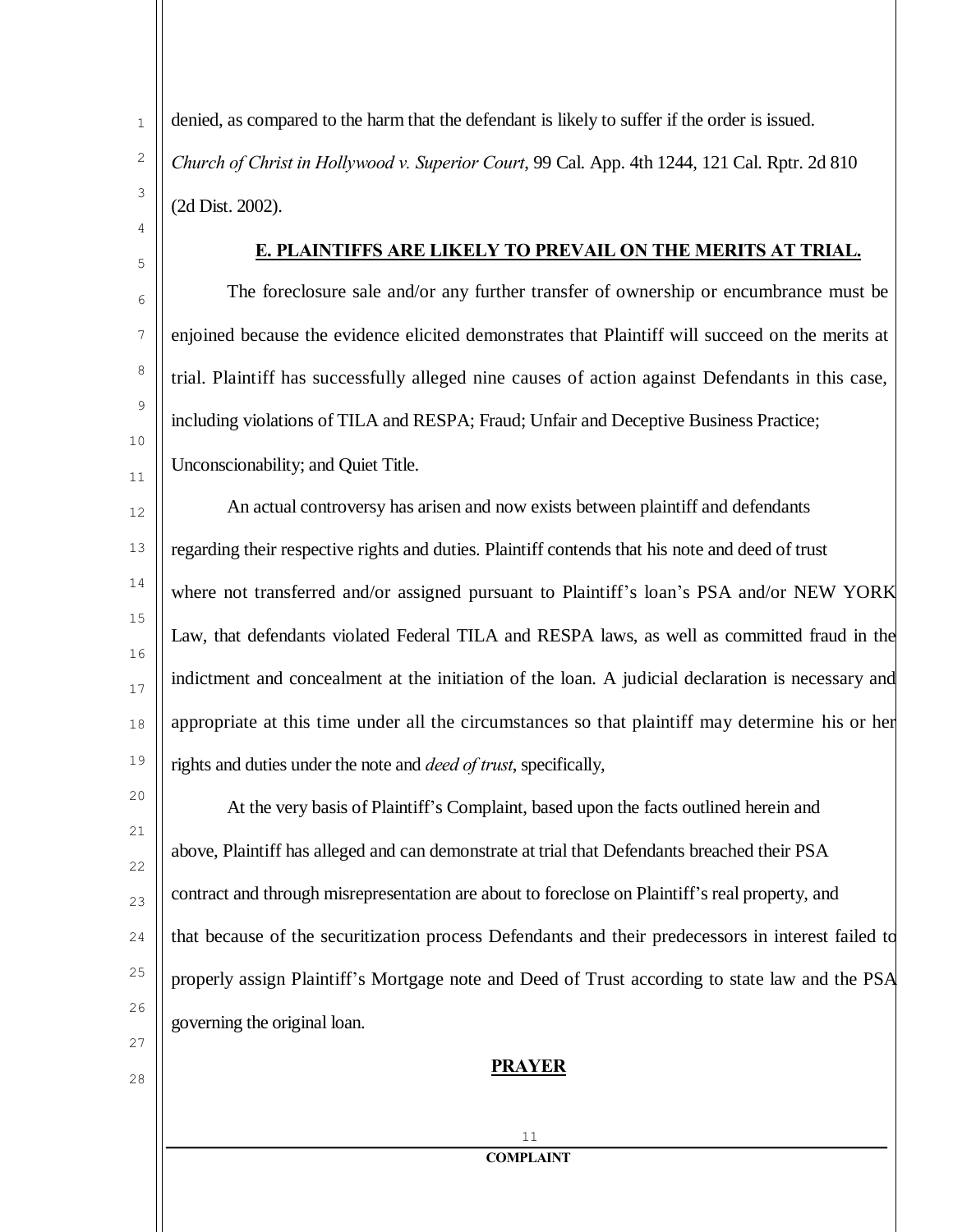| 1              |                                                                                                                                                                                                                                                                                                                                                                                                           |
|----------------|-----------------------------------------------------------------------------------------------------------------------------------------------------------------------------------------------------------------------------------------------------------------------------------------------------------------------------------------------------------------------------------------------------------|
| 2              | WHEREFORE, plaintiff requests judgment as follows:                                                                                                                                                                                                                                                                                                                                                        |
| 3<br>4<br>5    | 1. A temporary restraining order, a preliminary injunction, and a permanent injunction, all<br>enjoining defendants, defendants' agents, attorneys, and representatives, and all persons acting in<br>concert or participating with them, from selling, attempting to sell, or causing to be sold the<br>property, either under the power of sale in the deed of trust/mortgage or by foreclosure action; |
| 6<br>7         | 2. A declaration by the court that sale of the property to enforce the deed of trust/mortgage is<br>improper in that plaintiff has raised a claim that the defendant's do not legally hold the note of<br>deed of trust and/or do not have right to foreclose on the subject property;                                                                                                                    |
| 8              | 3. Costs of suit; and                                                                                                                                                                                                                                                                                                                                                                                     |
| 9<br>10        | 4. Any further relief that the court may deem just and equitable.                                                                                                                                                                                                                                                                                                                                         |
| 11             | Dated                                                                                                                                                                                                                                                                                                                                                                                                     |
| 12<br>13       |                                                                                                                                                                                                                                                                                                                                                                                                           |
| 14             | [Signature]<br><b>Attorney for Plaintiff</b>                                                                                                                                                                                                                                                                                                                                                              |
| 15             |                                                                                                                                                                                                                                                                                                                                                                                                           |
| 16             | <b>VERIFICATION</b>                                                                                                                                                                                                                                                                                                                                                                                       |
| 17<br>18<br>19 | I am the plaintiff in this action. I have read the foregoing complaint and it is true of my own<br>knowledge, except as to those matters stated on information or belief, and as to those matters, 1<br>believe it to be true.                                                                                                                                                                            |
| 20<br>21       | I declare under penalty of perjury under the laws of the State of NEW YORK that the foregoing is<br>true and correct.                                                                                                                                                                                                                                                                                     |
| 22             | Date of execution:                                                                                                                                                                                                                                                                                                                                                                                        |
| 23             |                                                                                                                                                                                                                                                                                                                                                                                                           |
| 24             |                                                                                                                                                                                                                                                                                                                                                                                                           |
| 25             |                                                                                                                                                                                                                                                                                                                                                                                                           |
| 26<br>27       | <b>PLAINTIFF</b>                                                                                                                                                                                                                                                                                                                                                                                          |
| 28             | <b>NOTARY</b>                                                                                                                                                                                                                                                                                                                                                                                             |
|                | 12                                                                                                                                                                                                                                                                                                                                                                                                        |
|                | <b>COMPLAINT</b>                                                                                                                                                                                                                                                                                                                                                                                          |
|                |                                                                                                                                                                                                                                                                                                                                                                                                           |
|                |                                                                                                                                                                                                                                                                                                                                                                                                           |